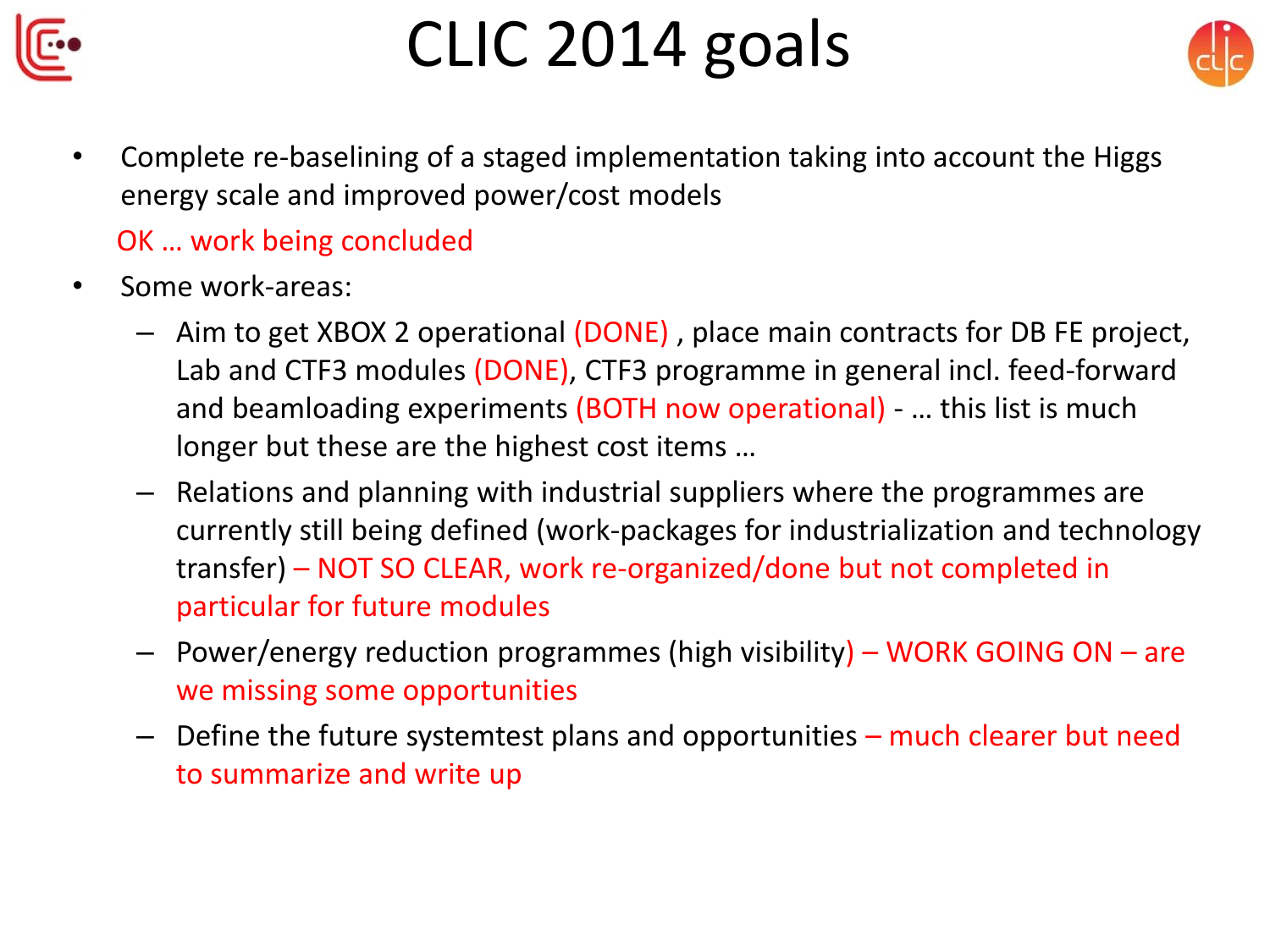

## CLIC 2014 goals



- Exploitation of EU programmes (Horizon 2020), submitting MC, ECR, DS DONE (MC changed to FET to be submitted in APRIL)
- Detector and Physics studies towards Energy Frontier physics and common goals with FCC where possible

Still miss common reference body, but agreement to establish one

• Complete update of WEB, EDMS and outreach material/showroom (need collaboration help)

DONE but EDMS cleanup still needed

• Adapt and prepare CLIC presentation for appropriate machine committees (PAC and CMAC)

Will happen in 2015 (April and Autumn respectively)

• Work-package implementation agreements with existing and new collaborators (annexes, k-contracts)

Most large ones done, some expected also in 2015